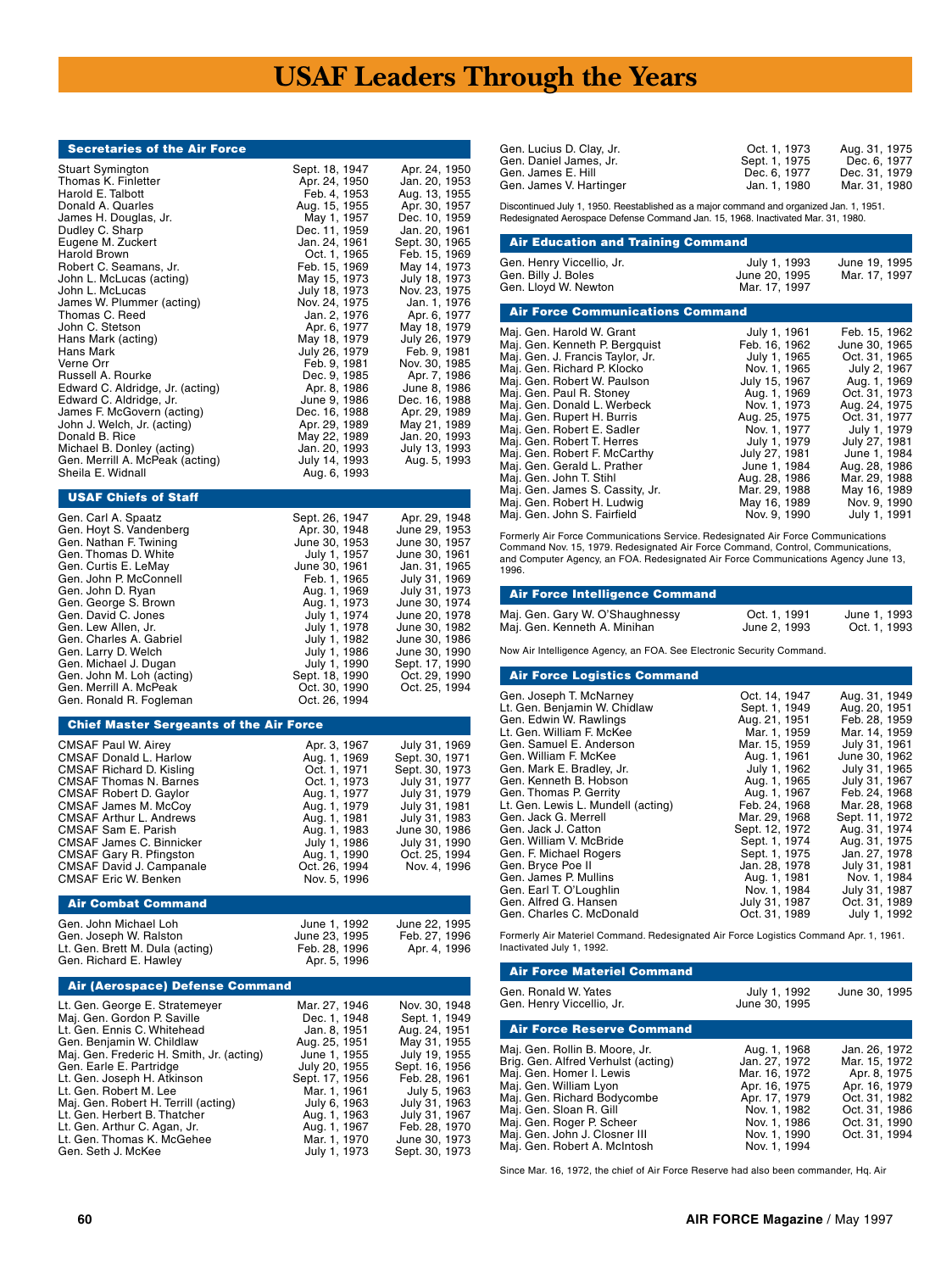Force Reserve (AFRES). Maj. Gen. Thomas Marchbanks, Jr., served as chief, Air Force Reserve, from Jan. 18, 1968, to Feb. 1, 1971. Formerly Air Force Reserve, AFRC became a major command Feb. 17, 1997.

| Gen. James V. Hartinger<br>Gen. Robert T. Herres<br>Maj. Gen. Maurice C. Padden<br>Lt. Gen. Donald J. Kutyna<br>Lt. Gen. Thomas S. Moorman, Jr.<br>Gen. Donald J. Kutyna<br>Gen. Charles A. Horner<br>Gen. Joseph W. Ashy<br>Gen. Howell M. Estes III | Sept. 1, 1982<br>July 30, 1984<br>Oct. 1, 1986<br>Oct. 29. 1987<br>Mar. 29, 1990<br>Mar. 23, 1992<br>July 1, 1992<br>Sept. 13, 1994<br>Aug. 26, 1996 | July 30, 1984<br>Oct. 1, 1986<br>Oct. 29. 1987<br>Mar. 29, 1990<br>Mar. 23, 1992<br>July 1, 1992<br>Sept. 13, 1994<br>Aug. 26, 1996 |
|-------------------------------------------------------------------------------------------------------------------------------------------------------------------------------------------------------------------------------------------------------|------------------------------------------------------------------------------------------------------------------------------------------------------|-------------------------------------------------------------------------------------------------------------------------------------|

# Air Force Special Operations Command Maj. Gen. Thomas E. Eggers May 22, 1990 June 30, 1991 Maj. Gen. Bruce L. Fister June 30, 1991 July 22, 1994<br>Maj. Gen. James L. Hobson, Jr. July 22, 1994

#### Air Force Systems Command

| Maj. Gen. David M. Schlatter<br>Lt. Gen. Earle E. Partridge<br>Lt. Gen. Donald L. Putt<br>Lt. Gen. Thomas S. Power | Feb. 1, 1950<br>June 24, 1951<br>June 30, 1953<br>Apr. 15, 1954 | June 24, 1951<br>June 20, 1953<br>Apr. 14, 1954<br>June 30, 1957 |
|--------------------------------------------------------------------------------------------------------------------|-----------------------------------------------------------------|------------------------------------------------------------------|
| Mai. Gen. John W. Sessums, Jr.                                                                                     | July 1, 1957                                                    | July 31, 1957                                                    |
| Lt. Gen. Samuel E. Anderson<br>Maj. Gen. John W. Sessums, Jr.                                                      | Aug. 1, 1957<br>Mar. 10, 1959                                   | Mar. 9, 1959<br>Apr. 24, 1959                                    |
| Gen. Bernard A. Schriever                                                                                          | Apr. 25, 1959                                                   | Aug. 31, 1966                                                    |
| Gen. James Ferguson                                                                                                | Sept. 1, 1966                                                   | Aug. 30, 1970                                                    |
| Gen. George S. Brown<br>Gen. Samuel C. Phillips                                                                    | Sept. 1, 1970<br>Aug. 1, 1973                                   | July 31, 1973<br>Aug. 31, 1975                                   |
| Gen. William J. Evans                                                                                              | Sept. 1, 1975                                                   | July 31, 1977                                                    |
| Gen. Lew Allen, Jr.                                                                                                | Aug. 1, 1977                                                    | Mar. 13, 1978                                                    |
| Gen. Alton D. Slay                                                                                                 | Mar. 14, 1978                                                   | Feb. 1, 1981                                                     |
| Gen. Robert T. Marsh<br>Gen. Lawrence A. Skantze                                                                   | Feb. 1, 1981<br>Aug. 1, 1984                                    | Aug. 1, 1984<br>July 17, 1987                                    |
| Gen. Bernard P. Randolph                                                                                           | July 17, 1987                                                   | Apr. 1, 1990                                                     |
| Gen. Ronald W. Yates                                                                                               | Apr. 1, 1990                                                    | July 1, 1992                                                     |
|                                                                                                                    |                                                                 |                                                                  |

Formerly Air Research and Development Command. Redesignated Air Force Systems Com-mand Apr. 1, 1961. Inactivated July 1, 1992.

| <b>Air Mobility Command</b>                                                                      |                                                                 |                                                  |
|--------------------------------------------------------------------------------------------------|-----------------------------------------------------------------|--------------------------------------------------|
| Gen. Hansford T. Johnson<br>Ronald R. Fogleman<br>Gen. Robert L. Rutherford<br>Gen. Walter Kross | June 1, 1992<br>Aug. 23, 1992<br>Oct. 18, 1994<br>July 15, 1996 | Aug. 22, 19926<br>Oct. 17, 1994<br>July 15, 1996 |
| <b>Air National Guard</b>                                                                        |                                                                 |                                                  |
|                                                                                                  |                                                                 |                                                  |

| Col. William A.R. Robertson  | Nov. 28, 1945 | Oct. 1948      |
|------------------------------|---------------|----------------|
| Maj. Gen. George G. Finch    | Oct. 1948     | Sept. 25, 1950 |
| Maj. Gen. Earl T. Ricks      | Oct. 13, 1950 | Jan. 4, 1954   |
| Maj. Gen. Winston P. Wilson  | Jan. 26, 1954 | Aug. 5, 1962   |
| Maj. Gen. I.G. Brown         | Aug. 6, 1962  | Apr. 19, 1974  |
| Maj. Gen. John J. Pesch      | Apr. 20, 1974 | Jan. 31, 1977  |
| Maj. Gen. John T. Guice      | Feb. 1. 1977  | Apr. 1, 1981   |
| Maj. Gen. John B. Conaway    | Apr. 1, 1981  | Nov. 1, 1988   |
| Maj. Gen. Philip G. Killey   | Nov. 1, 1988  | Jan. 28, 1994  |
| Maj. Gen. Donald W. Shepperd | Jan. 28, 1994 |                |
|                              |               |                |

AFRC and ANG primary responsibilities came under Continental Air Command 1948–68. Since Mar. 16, 1972, the director of Air National Guard has also been commander, Hq. Air National Guard (ANG).

#### Air Proving Ground Command

| Maj. Gen. Carl A. Brandt        | Oct. 1946        | Aug. 1948 |
|---------------------------------|------------------|-----------|
| Maj. Gen. William E. Kepner     | Aug. 1948        | June 1950 |
| Maj. Gen. Bryant L. Boatner     | <b>July 1950</b> | July 1952 |
| Maj. Gen. Patrick W. Timberlake | <b>July 1952</b> | Apr. 1955 |
| Maj. Gen. Robert W. Burns       | Aug. 1955        | July 1957 |

Now Air Force Development Test Center, Eglin AFB, Fla.

#### **Air Training Command**

| July 7, 1943   | Sept. 26, 1945 |
|----------------|----------------|
| Sept. 27, 1945 | Apr. 12, 1946  |
| Apr. 13, 1946  | Oct. 13, 1948  |
| Oct. 14, 1948  | June 30, 1954  |
| July 1, 1954   | July 25, 1954  |
| July 26, 1954  | July 31, 1958  |
| Aug. 1, 1958   | July 31, 1959  |
| Aug. 1, 1959   | July 31, 1963  |
|                | Aug. 10, 1964  |
|                | Aug. 1, 1963   |

| Lt. Gen. William W. Momyer  | Aug. 11, 1964 | June 30, 1966 |
|-----------------------------|---------------|---------------|
| Lt. Gen. Sam Maddux, Jr.    | July 1, 1966  | Aug. 30, 1970 |
| Lt. Gen. George B. Simler   | Sept. 1, 1970 | Sept. 9, 1972 |
| Lt. Gen. William V. McBride | Sept. 9, 1972 | Aug. 31, 1974 |
| Lt. Gen. George H. McKee    | Sept. 1, 1974 | Aug. 28, 1975 |
| Gen. John W. Roberts        | Aug. 29, 1975 | Apr. 1, 1979  |
| Gen. Bennie L. Davis        | Apr. 1, 1979  | July 28, 1981 |
| Gen. Thomas M. Ryan, Jr.    | July 29, 1981 | June 22, 1983 |
| Gen. Andrew P. losue        | June 23, 1983 | Aug. 27, 1986 |
| Lt. Gen. John A. Shaud      | Aug. 28, 1986 | June 5, 1988  |
| Lt. Gen. Robert C. Oaks     | June 6, 1988  | June 24, 1990 |
| Lt. Gen. Joseph W. Ashy     | June 25, 1990 | Dec. 9, 1992  |
| Gen. Henry Viccellio, Jr.   | Dec. 10, 1992 | June 30, 1993 |
|                             |               |               |

Redesignated Air Education and Training Command July 1, 1993.

#### Air University

| Maj. Gen. Muir S. Fairchild     | Mar. 15, 1946 | May 17, 1948  |
|---------------------------------|---------------|---------------|
| Maj. Gen. Robert W. Harper      | May 17, 1948  | Oct. 15, 1948 |
| Gen. George C. Kenney           | Oct. 16, 1948 | July 27, 1951 |
| Lt. Gen. Idwal H. Edwards       | July 28, 1951 | Feb. 28, 1953 |
| Lt. Gen. Laurence S. Kuter      | Apr. 15, 1953 | May 31, 1955  |
| Lt. Gen. Dean C. Strother       | June 1, 1955  | June 30, 1958 |
| Lt. Gen. Walter E. Todd         | July 15, 1958 | July 31, 1961 |
| Lt. Gen. Troup Miller, Jr.      | Aug. 1, 1961  | Dec. 31, 1963 |
| Lt. Gen. Ralph P. Swofford, Jr. | Jan. 1, 1964  | July 31, 1965 |
| Lt. Gen. John W. Carpenter III  | Aug. 1, 1965  | July 31, 1968 |
| Lt. Gen. Albert P. Clark        | Aug. 1, 1968  | July 31, 1970 |
| Lt. Gen. Alvan C. Gillem II     | Aug. 1, 1970  | Oct. 31, 1973 |
| Lt. Gen. F. Michael Rogers      | Nov. 1, 1973  | Aug. 31, 1975 |
| Lt. Gen. Raymond B. Furlong     | Sept. 1, 1975 | July 1, 1979  |
| Lt. Gen. Stanley M. Umstead     | July 1, 1979  | July 24, 1981 |
| Lt. Gen. Charles G. Cleveland   | July 24, 1981 | Aug. 1, 1984  |
| Lt. Gen. Thomas C. Richards     | Aug. 1, 1984  | Nov. 6, 1986  |
| Lt. Gen. Truman Spangrud        | Nov. 6, 1986  | July 12, 1988 |
| Lt. Gen. Ralph E. Havens        | July 12, 1988 | Oct. 6, 1989  |
| Maj. Gen. David C. Reed         | Oct. 6, 1989  | Jan. 4, 1990  |
| Lt. Gen. Charles G. Boyd        | Jan. 4, 1990  | Oct. 26, 1992 |
| Lt. Gen. Jay W. Kelley          | Oct. 27, 1992 | June 30, 1993 |

Air University was part of Air Training Command between May 1978 and July 1983. Ceased to be a major command and was assigned to Air Education and Training Command July 1, 1993.

| <b>Alaskan Air Command</b>         |                |                |
|------------------------------------|----------------|----------------|
| Brig. Gen. Joseph H. Atkinson      | Oct. 1, 1946   | Feb. 25, 1949  |
| Brig. Gen. Frank A. Armstrong, Jr. | Feb. 26, 1949  | Dec. 27, 1950  |
| Maj. Gen. William D. Old           | Dec. 27, 1950  | Oct. 14, 1952  |
| Brig. Gen. W.R. Agee               | Oct. 27, 1952  | Feb. 26, 1953  |
| Maj. Gen. George R. Acheson        | Feb. 26, 1953  | Feb. 1, 1956   |
| Lt. Gen. Joseph H. Atkinson        | Feb. 24, 1956  | July 16, 1956  |
| Maj. Gen. Frank A. Armstrong, Jr.  | July 17, 1956  | Oct. 23, 1956  |
| Maj. Gen. James H. Davies          | Oct. 24, 1956  | June 27, 1957  |
| Lt. Gen. Frank A. Armstrong, Jr.   | June 28, 1957  | Aug. 18, 1957  |
| Brig. Gen. Kenneth H. Gibson       | Aug. 19, 1957  | Aug. 13, 1958  |
| Maj. Gen. C.F. Necrason            | Aug. 14, 1958  | July 19, 1961  |
| Maj. Gen. Wendell W. Bowman        | July 26, 1961  | Aug. 8, 1963   |
| Maj. Gen. James C. Jensen          | Aug. 15, 1963  | Nov. 14, 1966  |
| Maj. Gen. Thomas E. Moore          | Nov. 15, 1966  | July 24, 1969  |
| Maj. Gen. Joseph A. Cunningham     | July 25, 1969  | July 31, 1972  |
| Maj. Gen. Donavon F. Smith         | Aug. 1, 1972   | June 5, 1973   |
| Maj. Gen. Charles W. Carson, Jr.   | June 18, 1973  | Mar. 2, 1974   |
| Maj. Gen. Jack K. Gamble           | Mar. 19, 1974  | June 30, 1975  |
| Lt. Gen. James E. Hill             | July 1, 1975   | Oct. 14, 1976  |
| Lt. Gen. M.L. Boswell              | Oct. 15, 1976  | June 30, 1978  |
| Lt. Gen. Winfield W. Scott, Jr.    | July 1, 1978   | Apr. 1, 1981   |
| Lt. Gen. Lynwood E. Clark          | Apr. 1, 1981   | Aug. 31, 1983  |
| Lt. Gen. Bruce K. Brown            | Sept. 1, 1983  | Sept. 26, 1985 |
| Lt. Gen. David L. Nichols          | Sept. 27, 1985 | May 22, 1988   |
| Lt. Gen. Thomas G. McInerney       | May 22, 1988   | Aug. 9, 1990   |
|                                    |                |                |

Now 11th Air Force.

| <b>Continental Air Command</b>     |                |                  |
|------------------------------------|----------------|------------------|
| Lt. Gen. Ennis C. Whitehead        | Apr. 5, 1949   | Jan. 1, 1951     |
| Maj. Gen. Willis H. Hale           | Jan. 1. 1951   | Feb. 18, 1952    |
| Lt. Gen. Leon W. Johnson           | Feb. 18, 1952  | Dec. 14, 1955    |
| Lt. Gen. Charles B. Stone III      | Dec. 15, 1955  | June 30, 1957    |
| Lt. Gen. William E. Hall           | July 1, 1957   | Sept. 30, 1961   |
| Lt. Gen. Gordon A. Blake           | Sept. 30, 1961 | June 30, 1962    |
| Lt. Gen. Edward J. Timberlake      | July 1, 1962   | <b>July 1966</b> |
| Lt. Gen. Henry Viccellio, Sr.      | Aug. 1, 1966   | Aug. 1, 1968     |
| <b>Electronic Security Command</b> |                |                  |
| Col. Roy H. Lynn                   | Oct. 26, 1948  | July 5, 1949     |
| Col. Travis M. Hetherington        | July 6, 1949   | Feb. 21, 1951    |
| Maj. Gen. Roy H. Lynn              | Feb. 22. 1951  | Feb. 13, 1953    |
| Maj. Gen. Harold H. Bassett        | Feb. 14, 1953  | Jan. 3, 1957     |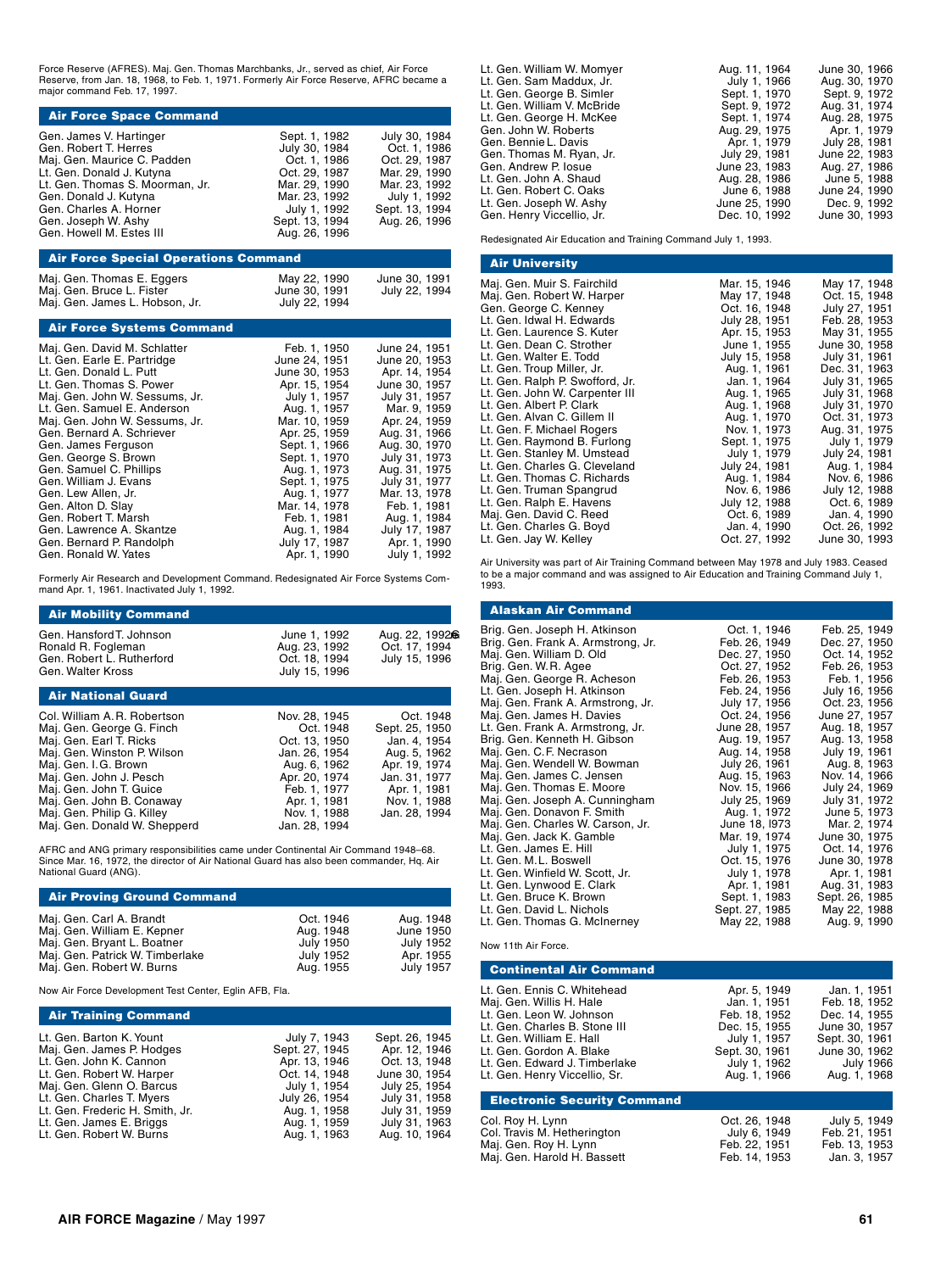| Maj. Gen. Gordon L. Blake       | Jan. 4, 1957   | Aug. 5, 1959   |
|---------------------------------|----------------|----------------|
| Maj. Gen. John B. Ackerman      | Aug. 6, 1959   | Sept. 20, 1959 |
| Maj. Gen. Millard Lewis         | Sept. 21, 1959 | Aug. 31, 1962  |
| Maj. Gen. Richard P. Klocko     | Sept. 1, 1962  | Oct. 15, 1965  |
| Maj. Gen. Louis E. Coira        | Oct. 16, 1965  | July 18, 1969  |
| Maj. Gen. Carl W. Stapleton     | July 19, 1969  | Feb. 23, 1973  |
| Maj. Gen. Walter T. Galligan    | Feb. 24, 1973  | May 16, 1974   |
| Maj. Gen. Howard P. Smith       | May 17, 1974   | July 31, 1975  |
| Maj. Gen. K.D. Burns            | Aug. 1, 1975   | Jan. 18, 1979  |
| Maj. Gen. Doyle E. Larson       | Jan. 19, 1979  | July 31, 1983  |
| Maj. Gen. John B. Marks         | Aug. 1, 1983   | Apr. 16, 1985  |
| Maj. Gen. Paul H. Martin        | Apr. 17, 1985  | Aug. 14, 1989  |
| Maj. Gen. Gary W. O'Shaughnessy | Aug. 15, 1989  | Oct. 1, 1991   |
|                                 |                |                |

Formerly USAF Security Service. Redesignated Electronic Security Command Aug. 1, 1979. Redesignated Air Force Intelligence Command Oct. 1, 1991. Redesignated Air Intelligence Agency Oct. 1, 1993.

| <b>Headquarters Command</b>                                |                               |                                |
|------------------------------------------------------------|-------------------------------|--------------------------------|
| Brig. Gen. Burton M. Hovey<br>Brig. Gen. Sydney D. Grubbs  | Jan. 3, 1946<br>Dec. 14, 1948 | Dec. 13, 1948<br>Oct. 1, 1950  |
| Brig. Gen. Morris J. Lee                                   | Oct. 2, 1950                  | June 13, 1952                  |
| Brig. Gen. Stoyte O. Ross                                  | June 14, 1952                 | July 4, 1956                   |
| Maj. Gen. Reuben C. Hood, Jr.<br>Maj. Gen. Brooke A. Allen | Aug. 1, 1956<br>Aug. 3, 1959  | June 30, 1959<br>Dec. 31, 1965 |
| Maj. Gen. Rollen H. Anthis                                 | Jan. 10, 1966                 | Nov. 30, 1967                  |
| Maj. Gen. Milton B. Adams<br>Maj. Gen. Nils O. Ohman       | Dec. 1, 1967<br>July 5, 1968  | June 30, 1968<br>Apr. 30, 1972 |
| Maj. Gen. John L. Locke                                    | May 1, 1972                   | Feb. 25, 1974                  |
| Maj. Gen. M. R. Reilly                                     | Feb. 26, 1974                 | Aug. 1975                      |
| Maj. Gen. William C. Norris                                | Sept. 1, 1975                 | June 30, 1976                  |

Established as Bolling Field; organized Dec. 15, 1946. Redesignated Headquarters Com-mand, USAF, Mar. 17, 1958. Inactivated in 1976.

# Military Airlift Command Lt. Gen. Laurence S. Kuter June 1, 1948 Oct. 28, 1951

| Lt. Gen. Joseph Smith      | Nov. 15, 1951  | June 30, 1958  |
|----------------------------|----------------|----------------|
| Lt. Gen. William H. Tunner | July 1, 1958   | May 31, 1960   |
| Gen. Joe W. Kelly, Jr.     | June 1, 1960   | July 18, 1964  |
| Gen. Howell M. Estes, Jr.  | July 19, 1964  | July 31, 1969  |
| Gen. Jack J. Catton        | Aug. 1, 1969   | Sept. 12, 1972 |
| Gen. Paul K. Carlton       | Sept. 20, 1972 | Mar. 31, 1977  |
| Gen. William G. Moore, Jr. | Apr. 1, 1977   | June 30, 1979  |
| Gen. Robert E. Huyser      | July 1, 1979   | June 26, 1981  |
| Gen. James R. Allen        | June 26, 1981  | June 30, 1983  |
| Gen. Thomas M. Ryan, Jr.   | July 1, 1983   | Sept. 19, 1985 |
| Gen. Duane H. Cassidy      | Sept. 20, 1985 | Sept. 20, 1989 |
| Gen. Hansford T. Johnson   | Sept. 20, 1989 | June 1, 1992   |
|                            |                |                |

Formerly Military Air Transport Service. Redesignated Military Airlift Command Jan. 1, 1966. Inactivated June 1, 1992.

### Pacific Air Forces

| Lt. Gen. Ennis C. Whitehead          | Dec. 30, 1945 | Apr. 25, 1949  |
|--------------------------------------|---------------|----------------|
| Lt. Gen. George E. Stratemeyer       | Apr. 26, 1949 | May 20, 1951   |
| Lt. Gen. Earle E. Partridge (acting) | May 21, 1951  | June 9, 1951   |
| Gen. O.P. Weyland                    | June 10, 1951 | Mar. 25, 1954  |
| Gen. Earle E. Partridge              | Mar. 26, 1954 | May 31, 1955   |
| Gen. Laurence S. Kuter               | June 1, 1955  | July 31, 1959  |
| Gen. Emmett O'Donnell, Jr.           | Aug. 1, 1959  | July 31, 1963  |
| Gen. Jacob E. Smart                  | Aug. 1, 1963  | July 31, 1964  |
| Gen. Hunter Harris, Jr.              | Aug. 1, 1964  | Jan. 31, 1967  |
| Gen. John D. Ryan                    | Feb. 1, 1967  | July 31, 1968  |
| Gen. Joseph J. Nazzaro               | Aug. 1, 1968  | July 31, 1971  |
| Gen. Lucius D. Clay, Jr.             | Aug. 1, 1971  | Sept. 30, 1973 |
| Gen. John W. Vogt                    | Oct. 1, 1973  | June 30, 1974  |
| Gen. Louis L. Wilson, Jr.            | July 1, 1974  | May 31, 1977   |
| Lt. Gen. James A. Hill               | June 1, 1977  | June 14, 1978  |
| Lt. Gen. James D. Hughes             | June 15, 1978 | July 1, 1981   |
| Lt. Gen. Arnold W. Braswell          | July 1, 1981  | Sept. 30, 1983 |
| Gen. Jerome F. O'Malley              | Oct. 8, 1983  | Nov. 1, 1984   |
| Gen. Robert W. Bazley                | Nov. 1, 1984  | Dec. 16, 1986  |
| Gen. Jack I. Gregory                 | Dec. 16, 1986 | July 22, 1988  |
| Gen. Merrill A. McPeak               | July 22, 1988 | Oct. 30, 1990  |
| Lt. Gen. James B. Davis              | Nov. 5, 1990  | Feb. 19, 1991  |
| Gen. Jimmie V. Adams                 | Feb. 19, 1991 | Jan. 25, 1993  |
| Gen. Robert L. Rutherford            | Jan. 26, 1993 | Oct. 12, 1994  |
| Gen. John G. Lorber                  | Oct. 12, 1994 |                |

Formerly Far East Air Forces. Redesignated Pacific Air Forces July 1, 1957.

#### Strategic Air Command

| Gen. George C. Kenney  | Mar. 21, 1946 | Oct. 18, 1948 |
|------------------------|---------------|---------------|
| Gen. Curtis E. LeMay   | Oct. 19, 1948 | June 30, 1957 |
| Gen. Thomas S. Power   | July 1, 1957  | Nov. 30, 1964 |
| Gen. John D. Ryan      | Dec. 1, 1964  | Jan. 31, 1967 |
| Gen. Joseph J. Nazzaro | Feb. 1, 1967  | July 28, 1968 |
| Gen. Bruce K. Holloway | July 29, 1968 | Apr. 30, 1972 |
| Gen. John C. Meyer     | May 1, 1972   | July 31, 1974 |

Inactivated June 1, 1992.

| <b>Tactical Air Command</b> |               |                |
|-----------------------------|---------------|----------------|
| Lt. Gen. E.R. Quesada       | Mar. 21, 1946 | Nov. 23, 1948  |
| Maj. Gen. Robert M. Lee     | Dec. 24, 1948 | June 20, 1950  |
| Maj. Gen. Glenn O. Barcus   | July 17, 1950 | Jan. 25. 1951  |
| Gen. John K. Cannon         | Jan. 25. 1951 | Mar. 31, 1954  |
| Gen. O.P. Weyland           | Apr. 1, 1954  | July 31, 1959  |
| Gen. Frank F. Everest       | Aug. 1, 1959  | Sept. 30, 1961 |
| Gen. Walter C. Sweeney, Jr. | Oct. 1, 1961  | July 31, 1965  |
| Gen. Gabriel P. Disosway    | Aug. 1, 1965  | July 31, 1968  |
| Gen. William M. Momyer      | Aug. 1, 1968  | Sept. 30, 1973 |
| Gen. Robert J. Dixon        | Oct. 1, 1973  | Apr. 30, 1978  |
| Gen. W.L. Creech            | May 1, 1978   | Nov. 1. 1984   |
| Gen. Jerome F. O'Malley     | Nov. 1, 1984  | Apr. 20, 1985  |
| Gen. Robert D. Russ         | May 22, 1985  | Mar. 26, 1991  |
| Gen. John Michael Loh       | Mar. 27. 1991 | June 1, 1992   |

Inactivated June 1, 1992.

| <b>US Air Forces in Europe</b>                  |                               |                                |
|-------------------------------------------------|-------------------------------|--------------------------------|
| Maj. Gen. William E. Kepner                     | Aug. 7, 1945                  | Aug. 13, 1945                  |
| Lt. Gen. John K. Cannon                         | Aug. 13, 1945                 | Mar. 2, 1946                   |
| Maj. Gen. Idwal H. Edwards                      | Mar. 2, 1946                  | Aug. 14, 1946                  |
| Brig. Gen. John F. McBlain (interim)            | Aug. 14, 1947                 | Oct. 20, 1947                  |
| Lt. Gen. Curtis E. LeMay                        | Oct. 20, 1947                 | Oct. 15, 1948                  |
| Lt. Gen. John K. Cannon                         | Oct. 16, 1948                 | Jan. 20. 1951                  |
| Gen. Lauris Norstad                             | Jan. 21, 1951                 | July 26, 1953                  |
| Lt. Gen. William H. Tunner                      | July 27, 1953                 | June 30, 1957                  |
| Gen. Frank F. Everest                           | July 1, 1957                  | July 31, 1959                  |
| Gen. Frederic H. Smith. Jr.                     | Aug. 1, 1959                  | June 30, 1961                  |
| Gen. Truman H. Landon                           | July 1, 1961                  | July 31, 1963                  |
| Gen. Gabriel P. Disosway                        | Aug. 1, 1963                  | July 31, 1965                  |
| Gen. Bruce K. Holloway                          | Aug. 1, 1965                  | July 31, 1966                  |
| Gen. Maurice A. Preston                         | Aug. 1, 1966                  | July 31, 1968                  |
| Gen. Horace M. Wade                             | Aug. 1, 1968                  | Jan. 31, 1969                  |
| Gen. Joseph R. Holzapple<br>Gen. David C. Jones | Feb. 1, 1969<br>Sept. 1, 1971 | Aug. 31, 1971<br>June 30, 1974 |
| Gen. John W. Vogt                               | July 1, 1974                  | Aug. 31, 1975                  |
| Gen. Richard H. Ellis                           | Sept. 1, 1975                 | July 31, 1977                  |
| Gen. William J. Evans                           | Aug. 1, 1977                  | Aug. 1, 1978                   |
| Gen. John W. Pauly                              | Aug. 1, 1978                  | Aug. 1, 1980                   |
| Gen. Charles A. Gabriel                         | Aug. 1, 1980                  | June 30, 1982                  |
| Gen. Billy M. Minter                            | July 1, 1982                  | Nov. 1, 1984                   |
| Gen. Charles L. Donnelly, Jr.                   | Nov. 1, 1984                  | May 1, 1987                    |
| Gen. William L. Kirk                            | May 1, 1987                   | Apr. 12, 1989                  |
| Gen. Michael J. Dugan                           | Apr. 12, 1989                 | June 26, 1990                  |
| Gen. Robert C. Oaks                             | June 26, 1990                 | July 29, 1994                  |
| Gen. James L. Jamerson                          | July 29, 1994                 | July 16, 1995                  |
| Gen. Richard E. Hawley                          | July 17, 1995                 | Apr. 4, 1996                   |
| Gen. Michael E. Ryan                            | Apr. 4, 1996                  |                                |
| US Air Forces Southern Command/Caribbean        |                               |                                |

| Maj. Gen. Willis H. Hale        | Nov. 13, 1947  | Oct. 19, 1949 |
|---------------------------------|----------------|---------------|
| Brig. Gen. Rosenham Beam        | Oct. 20, 1949  | Nov. 5, 1950  |
| Brig. Gen. Emil C. Kiel         | Nov. 6. 1950   | June 10, 1953 |
| Maj. Gen. Reuben C. Hood, Jr.   | June 11, 1953  | June 16, 1956 |
| Maj. Gen. Truman H. Landon      | June 20, 1956  | June 1, 1959  |
| Maj. Gen. Leland S. Stranathan  | Aug. 3, 1959   | Sept. 8, 1963 |
| Maj. Gen. Robert A. Breitweiser | Sept. 11, 1963 | July 9, 1966  |
| Maj. Gen. Reginald J. Clizbe    | Aug. 6, 1966   | June 14, 1968 |
| Maj. Gen. Kenneth O. Sanborn    | June 14, 1968  | Apr. 7, 1972  |
| Maj. Gen. Arthur G. Salisbury   | Apr. 7, 1972   | Nov. 1, 1974  |
| Maj. Gen. James M. Breedlove    | Oct. 1974      | Jan. 1, 1976  |
|                                 |                |               |

Inactivated Jan. 1, 1976.

## USAF Academy Superintendents

| Lt. Gen. Hubert R. Harmon       | July 27, 1954 | July 27, 1956 |
|---------------------------------|---------------|---------------|
| Maj. Gen. James E. Briggs       | July 28, 1956 | Aug. 16, 1959 |
| Maj. Gen. William S. Stone      | Aug. 17, 1959 | June 30, 1962 |
| Maj. Gen. Robert H. Warren      | July 9, 1962  | June 30, 1965 |
| Lt. Gen. Thomas S. Moorman, Sr. | July 1, 1965  | July 31, 1970 |
| Lt. Gen. Albert P. Clark        | Aug. 1, 1970  | July 31, 1974 |
| Lt. Gen. James R. Allen         | Aug. 1, 1974  | June 27, 1977 |
| Lt. Gen. Kenneth L. Tallman     | June 28, 1977 | June 15, 1981 |
| Maj. Gen. Robert E. Kelley      | June 16, 1981 | June 15, 1983 |
| Lt. Gen. Winfield W. Scott, Jr. | June 16, 1983 | June 25, 1987 |
| Lt. Gen. Charles R. Hamm        | June 26, 1987 | July 1, 1991  |
| Lt. Gen. Bradley C. Hosmer      | July 1, 1991  | July 7, 1994  |
| Lt. Gen. Paul E. Stein          | July 8, 1994  |               |